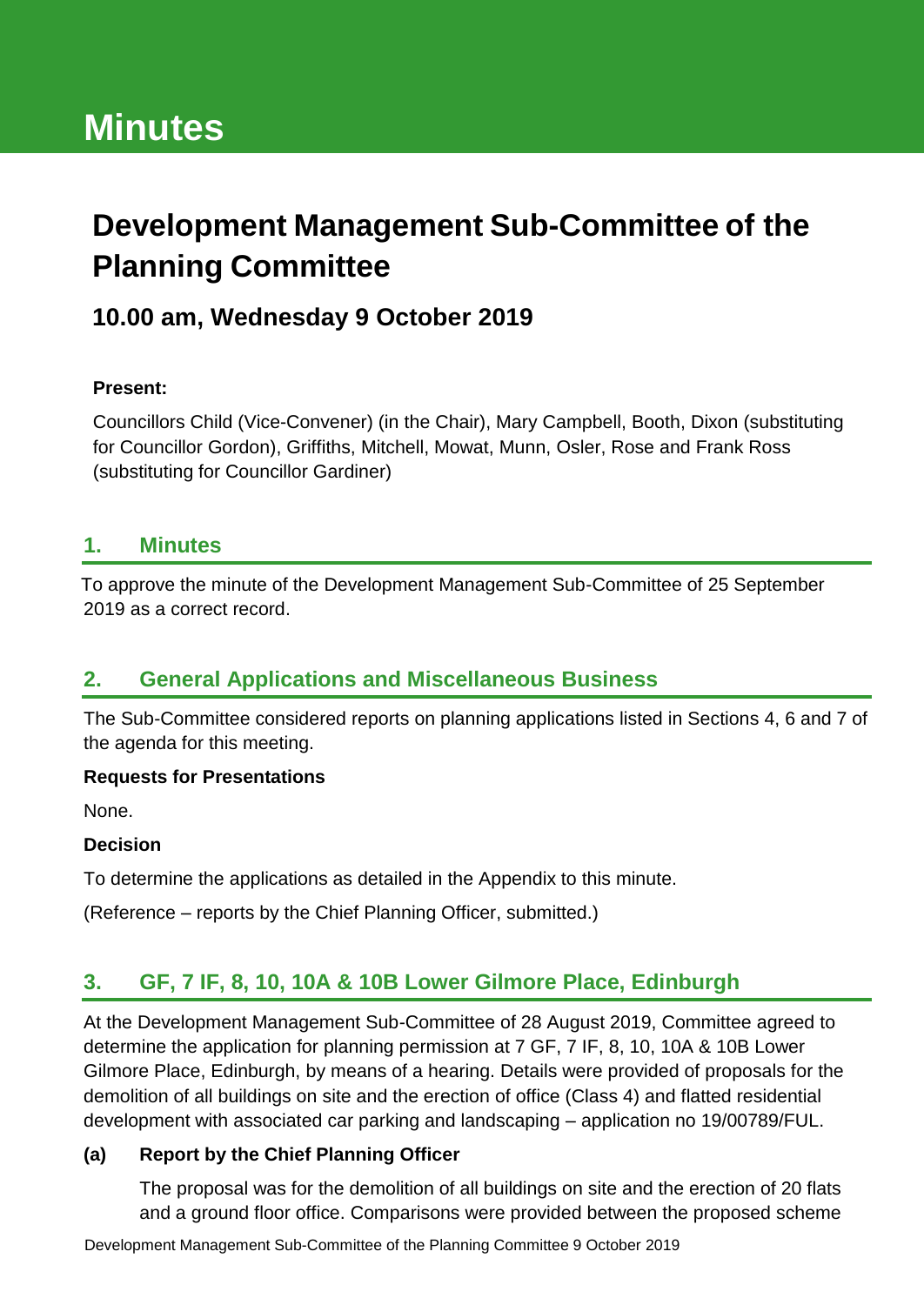and the scheme that was refused by the Reporter. The revised scheme had a mansard roof instead of a flat roof and the proposed service tower was removed. A reminder of the key considerations was provided. The principle of the development and scale and design were acceptable. There were no issues regarding transport. Amenity for future occupiers and neighbouring properties were also acceptable as were the affordable housing and public realm improvement elements of the application.

The Senior Housing Development Officer provided further details on affordable housing. As the application was for a development consisting of 20 homes, the Affordable Housing Policy would apply. The application, as it stood, would deliver 5 affordable housing units. The delivery of affordable housing on the site would be achieved through allocation of commuted sums funding to Dunedin Canmore Housing. The funding would allow Dunedin Canmore to purchase an additional 4 units. Dunedin Canmore would deliver the nine homes for social and mid-market rent on site. This would mean that Dunedin Canmore would have complete ownership of a block within the development, and this would represent 45% of the homes on site.

After providing details of the proposals and the planning considerations involved, the Chief Planning Officer recommended that the application be granted.

The presentation can be viewed via the link below:

[https://edinburgh.public-i.tv/core/portal/webcast\\_interactive/447045](https://edinburgh.public-i.tv/core/portal/webcast_interactive/447045)

#### **(b) Gilmore Place and Lochrin Residents Association**

Ishbel McFarlane spoke on behalf of Gilmore Place and Lochrin Residents Association.

The Scottish Government's Reporter rejected on appeal Glencairn's previous Planning Application for this site. Despite the findings in the Reporter's Decision Notice, the current Application had not been modified in key areas in line with the Reporter's findings. The Reporter's findings were important because they were based on The Fountainbridge Development Brief which formed the Council's key guidelines to the proposed development of the site.

Ms McFarlane focussed on four key criteria for rejecting the application. The first was overdevelopment. Glencairn ignored the findings of the Reporter in 2018, as Glencairn had applied in 2019 to build exactly the same number of flats (20) of almost exactly the same size and make-up as in their 2018 application which was heavily criticised and rejected by the Reporter on the grounds of overdevelopment of the site. The second point was massing, scale and design. Contrary to the findings of the Reporter in 2018, Ms McFarlane argued Glencairn's plan was still for 4 main floors with a flat roof, it was not the 3 main floors and sloping roof development as clearly determined by the Reporter. The third point raised was amenity of neighbouring properties. Contrary to the Reporter's findings of 2018, which stated that there would be significant adverse effects on amenity of nearby residents in respect of loss of privacy and overlooking, there were still 4 main floors with near vertical mansard roof and full-size windows on the fourth floor so significant adverse effects on the amenity of nearby residents remained. The fourth point raised was public realm improvements. Ms McFarlane argued that nothing had changed from the last application. The developer was signalling that the owners of 15 flats and all visitors to 20 flats would park in Lower Gilmore Place. This directly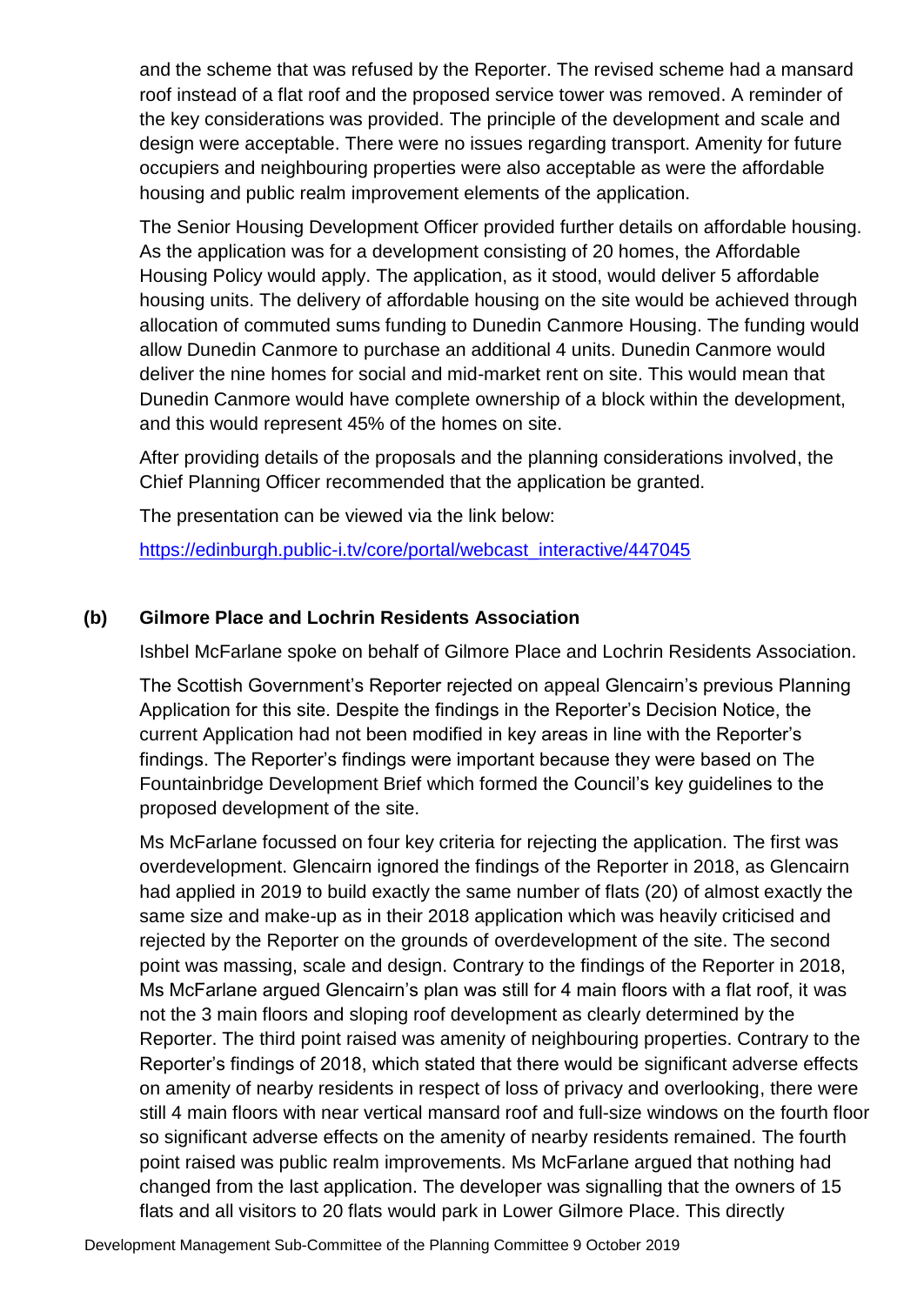contradicted the Council's stated aim of providing pedestrian and cycle priority in this street and would severely aggravate an already bad situation and not improve the public realm.

Gilmore Place and Lochrin Residents Association were not against appropriate development of the site but requested a new proposal in which the findings of the Reporter's Decision Notice were adhered to, the guidelines of the Fountainbridge Development Brief were implemented, and the advice of the Edinburgh Urban Design Panel Report was followed. Ms McFarlane requested that committee reject the application for planning permission.

The presentation can be viewed via the link below:

[https://edinburgh.public-i.tv/core/portal/webcast\\_interactive/447045](https://edinburgh.public-i.tv/core/portal/webcast_interactive/447045)

#### **(c) City Centre Ward Councillors**

Councillors Claire Miller and Alasdair Rankin addressed the Sub-Committee as Ward Councillors of the City Centre Ward. Councillor Rankin stated that he had a lot of representations over a number of months from residents and from the Chair of Gilmore Place and Lochrin Residents Association and that referred back to the Reporters decision notice of 2018 to refuse the development and raised issues regarding overdevelopment, massing, design, residential amenity, public realm improvements, overshadowing and creating a pedestrian and cycling priority area. Councillor Rankin said of reading the report, he did not believe these issues had been adequately met. Councillor Rankin stated he had no objection in principle to what was proposed but the fact that so little issues of concern had been taken in to account. There was merit in all the points made previously by the Gilmore Place and Lochrin Residents Association and other who had made representations and Councillor Ranking urged committee to refuse the application.

Councillor Miller reiterated the points made by Councillor Rankin. The key consideration for Councillor Miller was that the Reporter made clear some of the issues of the site and did not feel that the proposed development addressed those issues. When the site was first proposed for development, the Sub-Committee asked the developers to look at how the site would be master planned, and Councillor Miller stated she had not seen this approach. In the neighbourhood there had been a good approach around the canal side areas being master planned and that had been done in collaboration with community members and that was missing from the proposed site. The large scheme brought forward was the developer's response to that request, but Councillor Miller did not think that was what Committee intended. The number of comments that were received had declined as the process had developed. However, Councillor Miller was unsure if the community were aware of the planning legislation that takes plans in separation. While the number of comments declined, as an elected member, Councillor Miller argued the sentiment was the same and support for the application was not there for the application, as it stood, from people who live in the neighbourhood. Councillor Miller asked committee to refuse the application for planning permission but to advise the developers what was required was to take a more collaborative approach with the resident groups that existed who were well constituted and well based in the community and look again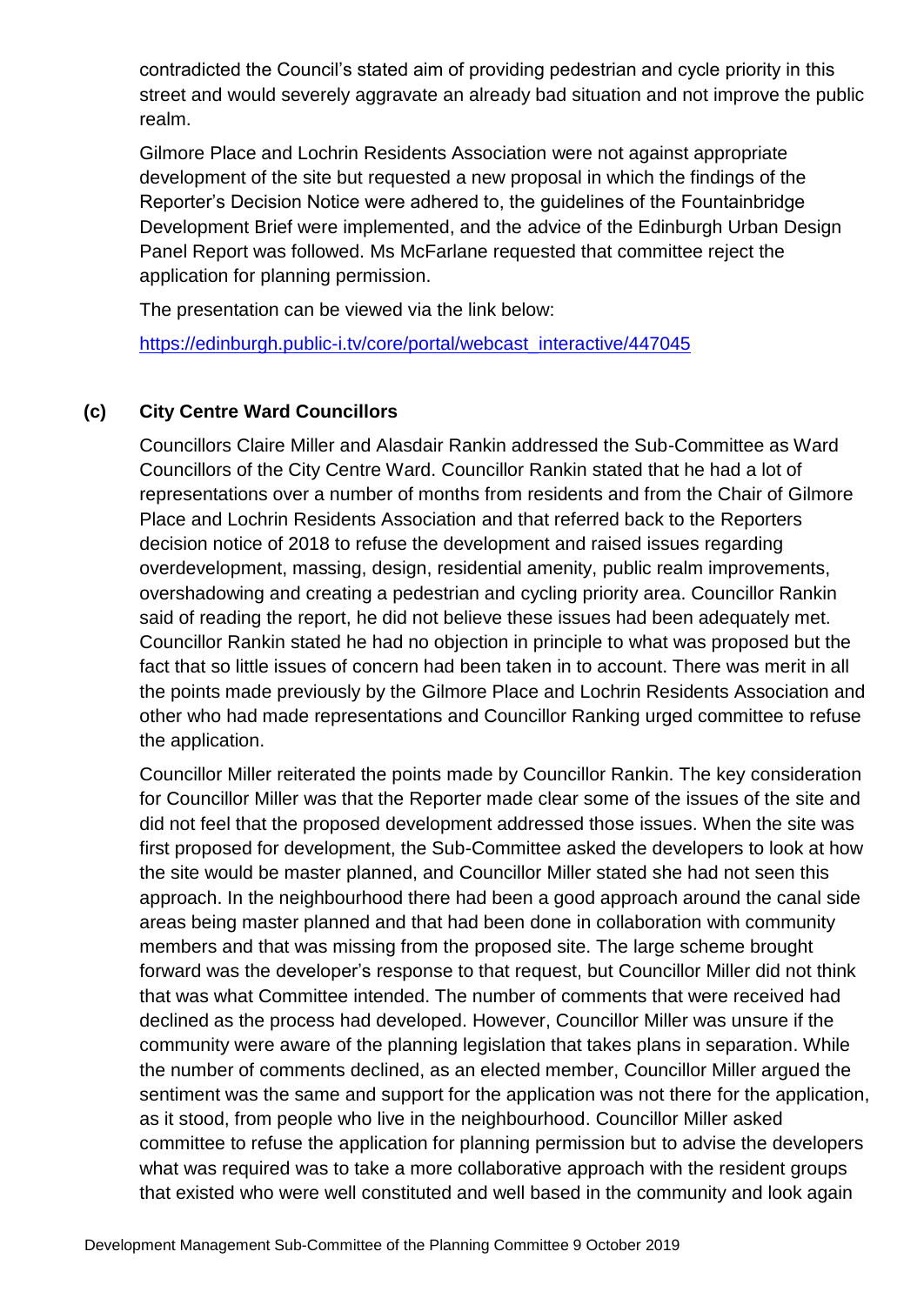at what could be proposed what would be acceptable. Councillor Miller stated the community were not opposed to change at the site, but the proposed changes were unacceptable.

The presentation can be viewed via the link below: [https://edinburgh.public-i.tv/core/portal/webcast\\_interactive/447045](https://edinburgh.public-i.tv/core/portal/webcast_interactive/447045)

#### **(d) Applicant and Applicant's Agent**

Kerry Nicol (ISA Architects), Paul Scott (Planning Consultant, Glencairn Properties) and Daryl Teague (Owner, Glencairn Properties) were heard in support of the application.

Mr Teague discussed the history of the developer's applications at the site. The site was purchased in 2017 and applications were submitted for the site in 2017 and 2018. An appeal against non-determination was pursued in 2018. The appeal was dismissed but provided a steer issues on that a new application must address. Using the Report's feedback allowed the developer to create a matrix to use going forward in discussions with the local community and the Council. The appeal decision confirmed that the principle of housing on the site was acceptable, that the footprint of the proposed development was acceptable, the distance from the wall of the rear boundary of the site was acceptable with the appropriate landscaping and that the level of open spacing and car parking was acceptable. Mr Teague stated that the Reporter dismissed the appeal on scale and massing grounds.

Having considered the issues highlighted at the appeal process, the developer had a meeting with the Council at the beginning of the process with Planning Officers. On the back of this meeting, the Council and the developer were able to agree an appropriate scale, height and depth with a preferred style of building.

Mr Teague explained the current position with existing tenants. The site was sold to the developer as a development site and the developers inherited the tenancy arrangements. The tenants were given 1 years notice in October 2018 and were on a 1 month rolling lease. Mr Teague asked Committee to grant the application for planning permission.

The presentation can be viewed via the link below:

[https://edinburgh.public-i.tv/core/portal/webcast\\_interactive/447045](https://edinburgh.public-i.tv/core/portal/webcast_interactive/447045)

#### **Motion**

To grant planning permission subject to the conditions, reasons, informatives and a legal agreement set out in section 3 of the report by the Chief Planning Officer and an additional condition relating to screening.

- moved by Councillor Child, seconded by Councillor Mitchell.

#### **Amendment**

To refuse Planning Permission as the application was contrary to Local Development Plan policies Des 1, 2, 3 and 4, the Fountainbridge Development Brief and the Edinburgh Design Guidance.

- moved by Councillor Booth, seconded by Councillor Osler.

Development Management Sub-Committee of the Planning Committee 9 October 2019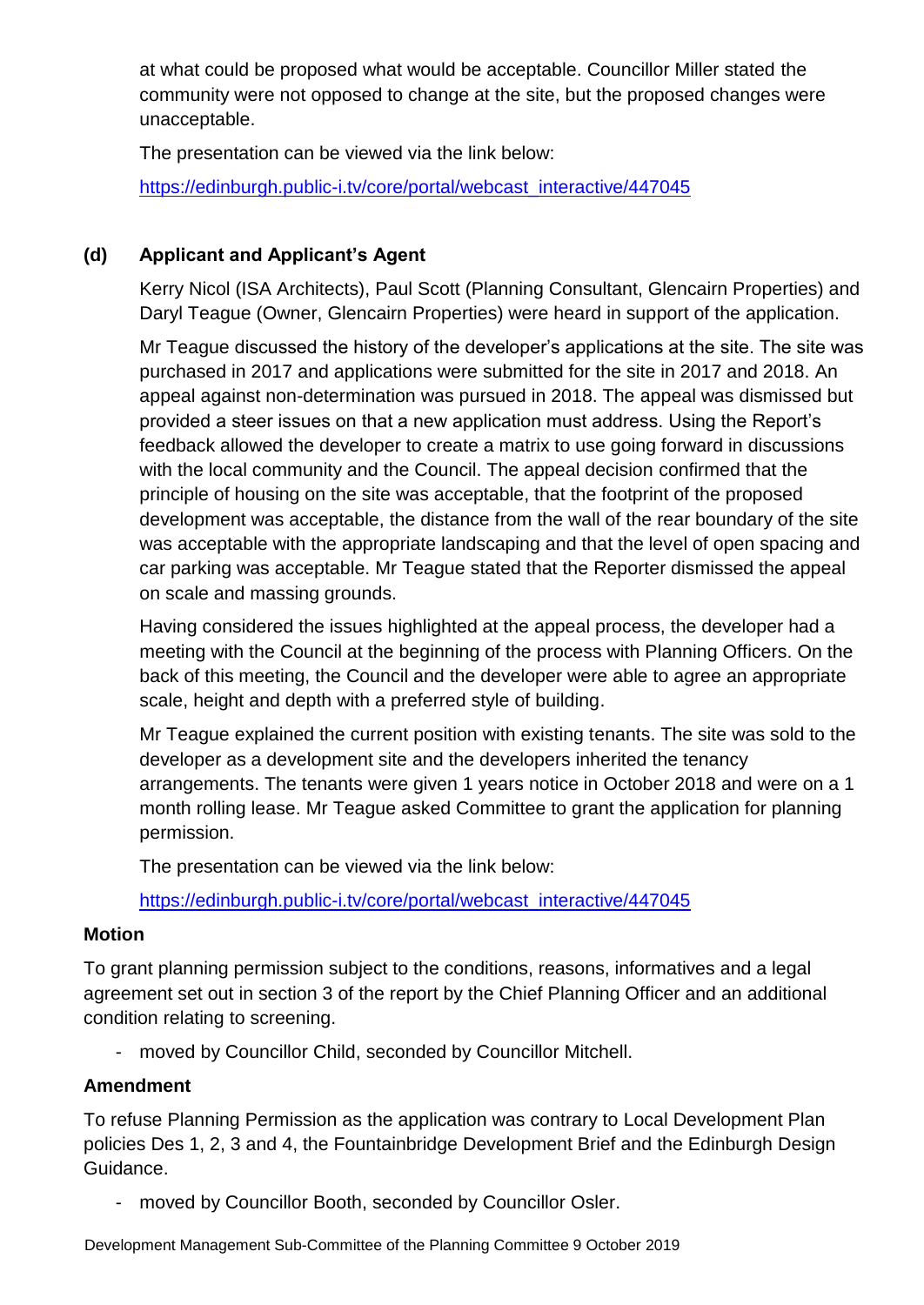#### **Voting**

For the motion:  $\overline{\phantom{a}}$  - 5 votes

(Councillors Child, Griffiths, Mitchell, Frank Ross and Rose)

For the amendment: For the amendment:

(Councillors Booth, Mary Campbell, Dixon, Mowat, Munn and Osler)

#### **Decision**

To refuse Planning Permission as the application was contrary to Local Development Plan policies Des 1, 2, 3 and 4, the Fountainbridge Development Brief and the Edinburgh Design Guidance.

(Reference – report by the Chief Planning Officer, submitted.)

### **4. 24 Westfield Road, Edinburgh, EH11 2QB**

Details were provided of proposals for the erection of purpose-built student accommodation, ancillary uses and associated landscaping and infrastructure at 24 Westfield Road, Edinburgh, EH11 2QB – application no 19/01970/FUL.

The Chief Planning Officer gave details of the proposals and the planning considerations involved and recommended that the application be refused.

#### **Motion**

To refuse planning permission for the reasons set out in the report by the Chief Planning Officer.

- moved by Councillor Child, seconded by Councillor Booth.

#### **Amendment**

To grant planning permission subject to the conditions relating to material samples, contaminated land, archaeology, any noise protection measures, a legal agreement to secure transport contribution and referral to Ministers due to the SEPA objection.

- moved by Councillor Rose, seconded by Councillor Osler.

#### **Voting**

For the motion:  $-5$  votes

(Councillors Mary Campbell, Child, Booth, Griffiths and Munn)

For the amendment: - 6 votes

(Councillors Dixon, Mitchell, Mowat, Osler, Rose and Frank Ross)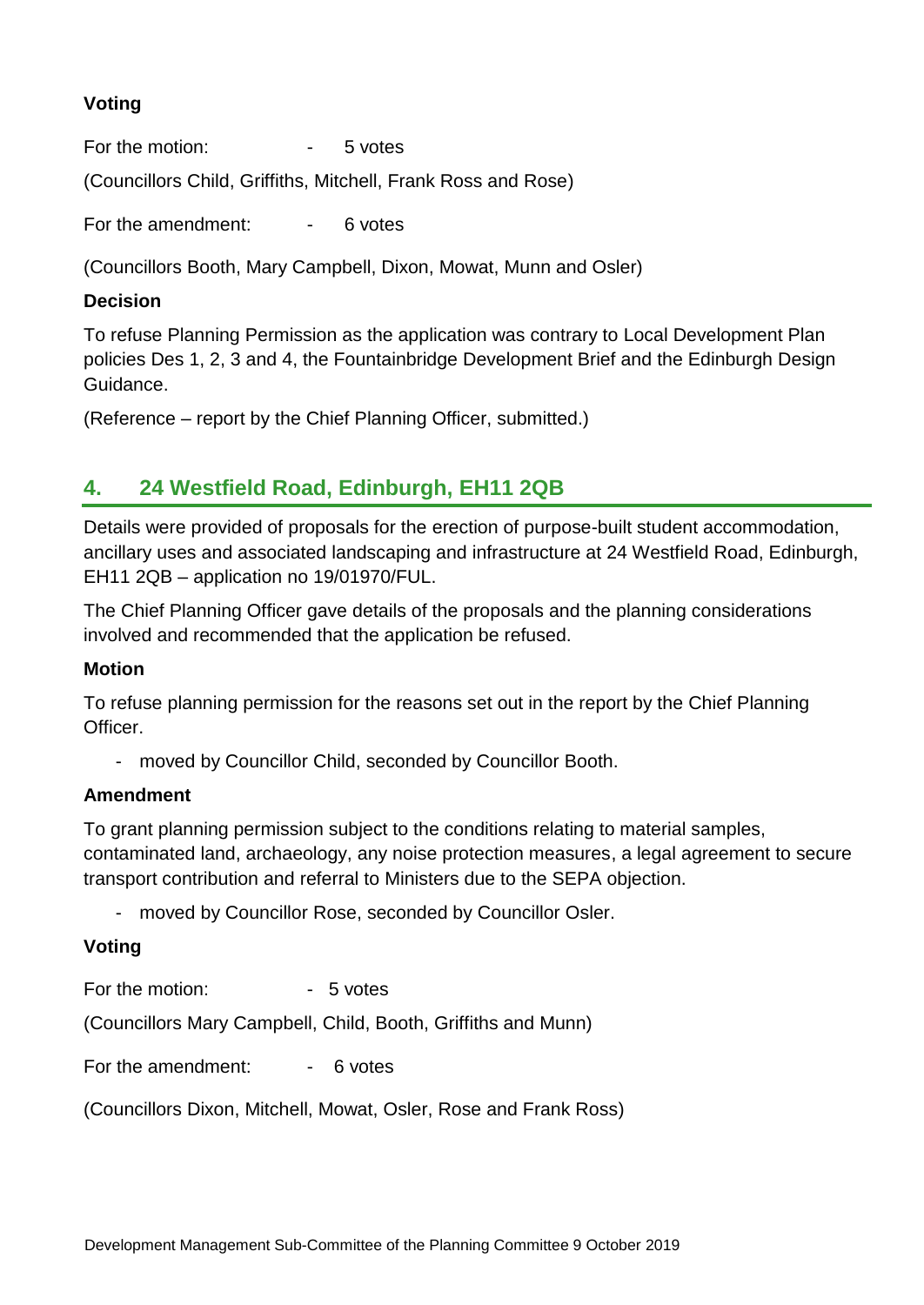#### **Decision**

To grant planning permission subject to the conditions relating to material samples, contaminated land, archaeology, any noise protection measures, a legal agreement to secure transport contribution and referral to Ministers due to the SEPA objection.

(Reference – report by the Chief Planning Officer, submitted.)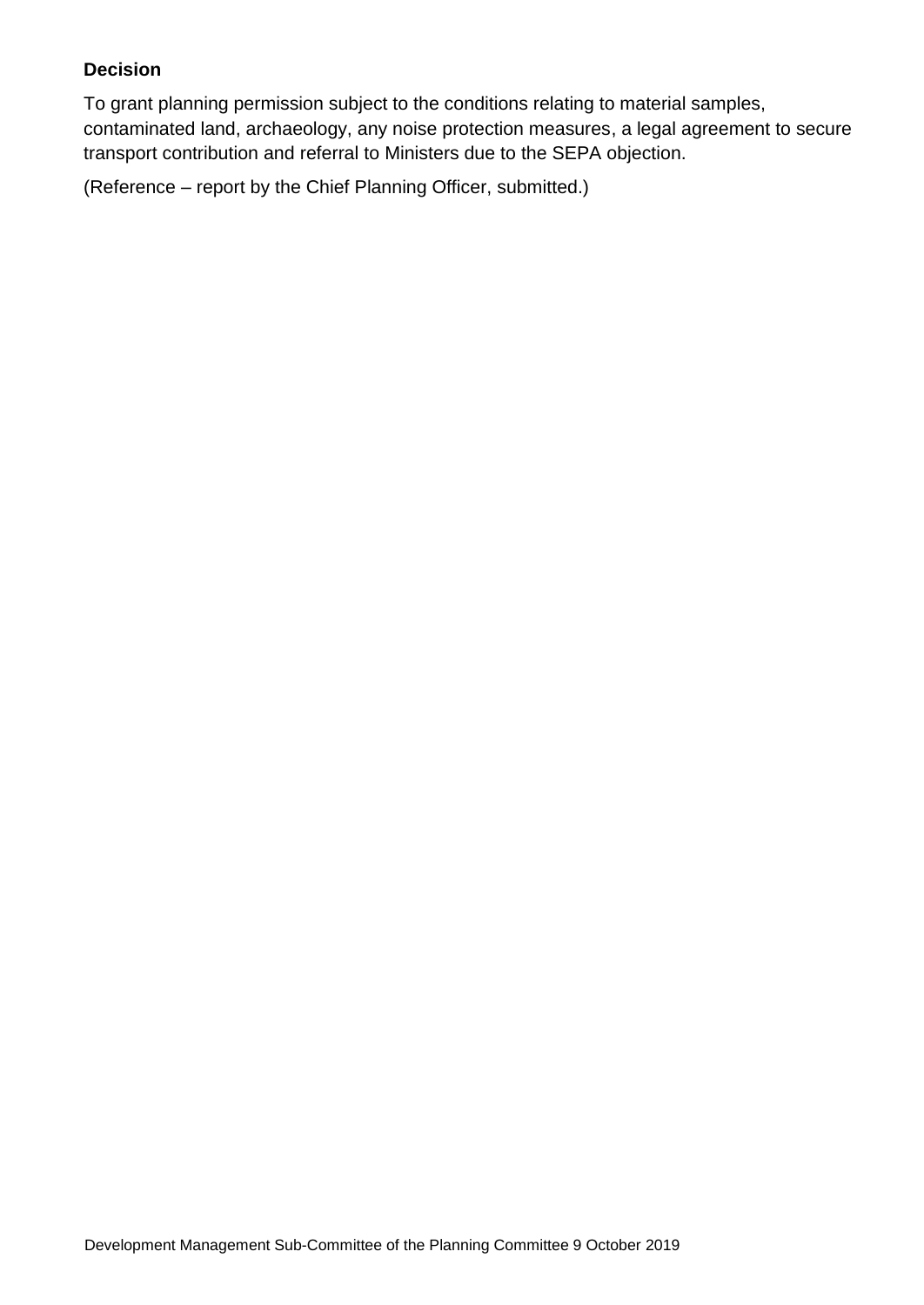## **Appendix**

| <b>Agenda Item No. /</b><br><b>Address</b>                                                                                          | <b>Details of Proposal/Reference No</b>                                                                                                                                                        | <b>Decision</b>                                                                                                                                    |  |  |
|-------------------------------------------------------------------------------------------------------------------------------------|------------------------------------------------------------------------------------------------------------------------------------------------------------------------------------------------|----------------------------------------------------------------------------------------------------------------------------------------------------|--|--|
| Note: Detailed conditions/reasons for the following decisions are contained in the statutory<br>planning register.                  |                                                                                                                                                                                                |                                                                                                                                                    |  |  |
| <b>Item 4.1 - Broughton</b><br>Road, Edinburgh,<br>(Bus Shelter<br><b>Adjacent To</b><br><b>Broughton Road</b><br><b>Play Area)</b> | Replacement of a non-advertising<br>bus shelter with a Foster bus shelter<br>with a double-sided back-lit LED<br>advertising panel - application no<br>19/03996/ADV                            | To GRANT Advert Consent<br>subject to the conditions and<br>reasons set out in section 3 of the<br>report by the Chief Planning<br>Officer.        |  |  |
| Item 4.2 - 46<br><b>Broughton Road,</b><br><b>Edinburgh, (Bus)</b><br><b>Shelter Adjacent To)</b>                                   | Replacement of non-advertising bus<br>shelter with Foster advertising bus<br>shelter including double-sided back-<br>lit LED advertising panel -<br>application no 19/04000/ADV                | To GRANT Advert Consent<br>subject to the conditions and<br>reasons set out in section 3 of the<br>report by the Chief Planning<br>Officer.        |  |  |
| Item 4.3 - Duke<br><b>Street, Edinburgh (At</b><br><b>Bus Shelters)</b>                                                             | The replacement of a non-<br>advertising bus shelter with a Foster<br>bus shelter, including a double-<br>sided back-lit LED advertising<br>panel- application no 19/04001/ADV                 | To GRANT Advert Consent<br>subject to the conditions and<br>reasons set out in section 3 of the<br>report by the Chief Planning<br>Officer.        |  |  |
| <b>Item 4.4 - 119 Easter</b><br><b>Road, Edinburgh</b><br>(Bus Shelter<br><b>Adjacent To)</b>                                       | Replacement of a non-advertising<br>bus shelter with a Foster bus<br>shelter, including a double-sided<br>back-lit LED advertising panel. -<br>application no 19/04004/ADV                     | <b>To GRANT Advert Consent</b><br>subject to the conditions and<br>reasons set out in section 3 of the<br>report by the Chief Planning<br>Officer. |  |  |
| <u>Item 4.5 - 225 Easter</u><br><b>Road, Edinburgh</b><br><b>(Bus Shelter</b><br><b>Adjacent To)</b>                                | The replacement of a non-<br>advertising bus shelter with a Foster<br>advertising bus shelter, including a<br>double-sided back-lit LED<br>advertising panel. - application no<br>19/04009/ADV | <b>To GRANT Advert Consent</b><br>subject to the conditions and<br>reasons set out in section 3 of the<br>report by the Chief Planning<br>Officer. |  |  |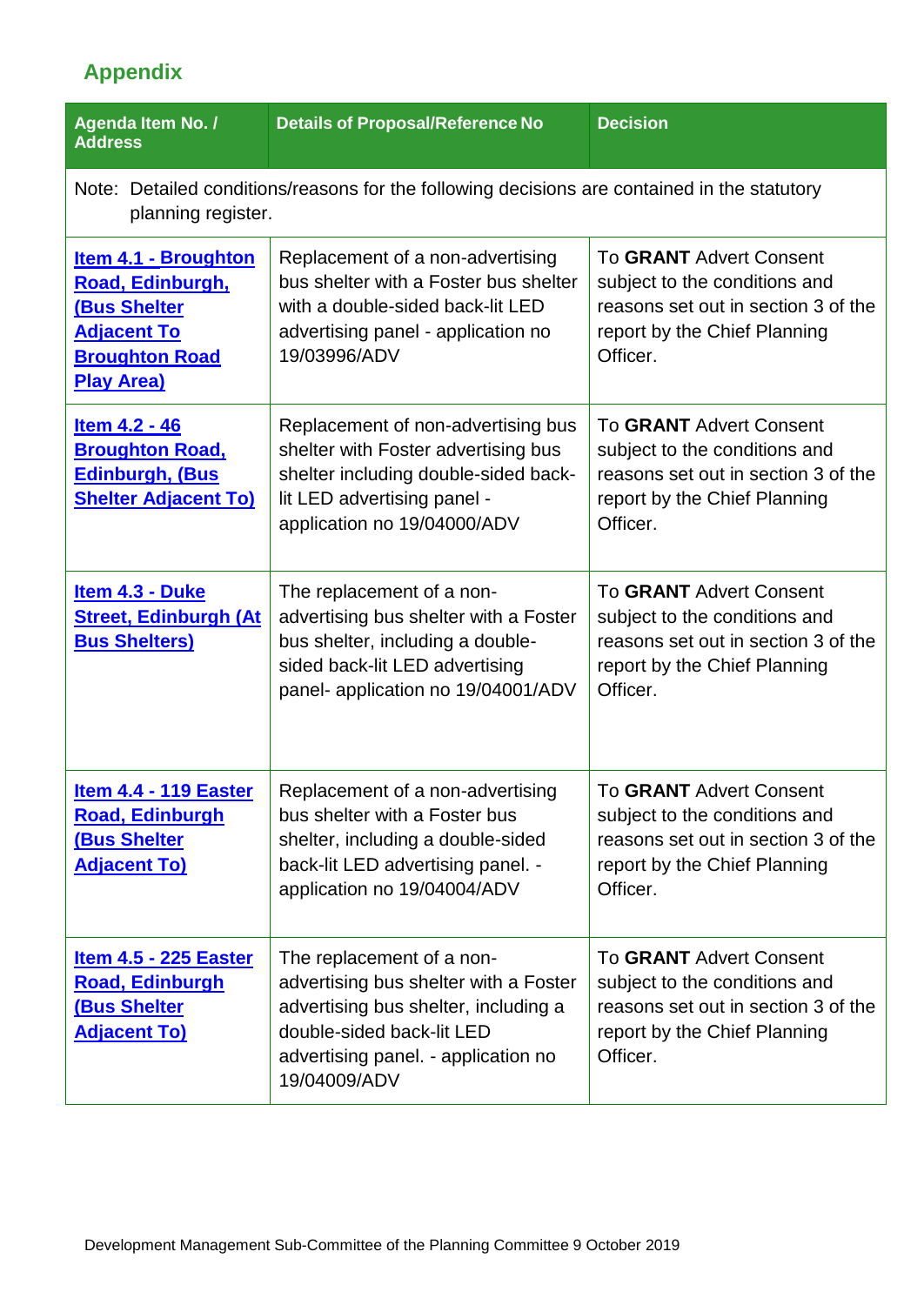| <b>Agenda Item No. /</b><br><b>Address</b>                                                                                              | <b>Details of Proposal/Reference No</b>                                                                                                                                                                                       | <b>Decision</b>                                                                                                                                                                                                                  |
|-----------------------------------------------------------------------------------------------------------------------------------------|-------------------------------------------------------------------------------------------------------------------------------------------------------------------------------------------------------------------------------|----------------------------------------------------------------------------------------------------------------------------------------------------------------------------------------------------------------------------------|
| <b>Item 4.6 - 307 Easter</b><br><b>Road, Edinburgh</b><br><b>(Bus Shelter</b><br><b>Adjacent To)</b>                                    | The replacement of a non-<br>advertising bus shelter with a Foster<br>advertising bus shelter, including a<br>double-sided back-lit LED<br>advertising panel - application no<br>19/04010/ADV                                 | To GRANT Advert Consent<br>subject to the conditions and<br>reasons set out in section 3 of the<br>report by the Chief Planning<br>Officer.                                                                                      |
| <b>Item 4.7 - 348 Easter</b><br><b>Road, Edinburgh</b><br><b>(Bus Shelter</b><br><b>Adjacent To)</b>                                    | The replacement of a non-<br>advertising bus shelter with a Foster<br>advertising bus shelter, including a<br>double-sided back-lit LED<br>advertising panel - application no<br>19/04012/ADV                                 | <b>To GRANT Advert Consent</b><br>subject to the conditions and<br>reasons set out in section 3 of the<br>report by the Chief Planning<br>Officer.                                                                               |
| Item 4.8 - 60<br><b>Glenbrook Road,</b><br>Balerno, (Land 30<br><b>Metres West Of)</b>                                                  | Change of Use from derelict farm<br>steading to erection of 6x glamping<br>pods and associated works inc.<br>concrete bases, footpaths,<br>refurbished barn and landscaping<br>(as amended). - application no<br>19/01963/FUL | This item was <b>WITHDRAWN</b><br>from the agenda.                                                                                                                                                                               |
| <b>Item 4.9 - Gogarburn</b><br><b>Tram Stop, Glasgow</b><br><b>Road, Edinburgh</b><br><b>(Bus Shelter 163</b><br><b>Metres East of)</b> | The removal of an advertising<br>shelter with parallel ads to the road<br>and the installation of a replacement<br>upgraded Foster advertising shelter,<br>with adverts facing drivers -<br>application no 19/04160/ADV       | <b>To GRANT Advert Consent</b><br>subject to the conditions and<br>reasons set out in section 3 of the<br>report by the Chief Planning<br>Officer.                                                                               |
| <u>Item 6.1 - GF, 7 IF, 8,</u><br><u>10, 10A &amp; 10B Lower</u><br><b>Gilmore Place,</b><br><b>Edinburgh</b>                           | Protocol Note by the Head of<br>Strategy and Communications -<br>application no 19/00789/FUL                                                                                                                                  | Noted.                                                                                                                                                                                                                           |
| <u>Item 6.2 - GF, 7 IF, 8,</u><br>10, 10A & 10B Lower<br><b>Gilmore Place,</b><br><b>Edinburgh</b>                                      | Demolition of all buildings on site<br>and erection of office (Class 4) and<br>flatted residential development with<br>associated car parking and<br>landscaping - application no<br>19/00789/FUL                             | To REFUSE Planning Permission<br>as the application was contrary to<br>Local Development Plan policies<br>Des 1, 2, 3 and 4, the<br>Fountainbridge Development<br>Brief and the Edinburgh Design<br>Guidance.<br>(on a division) |